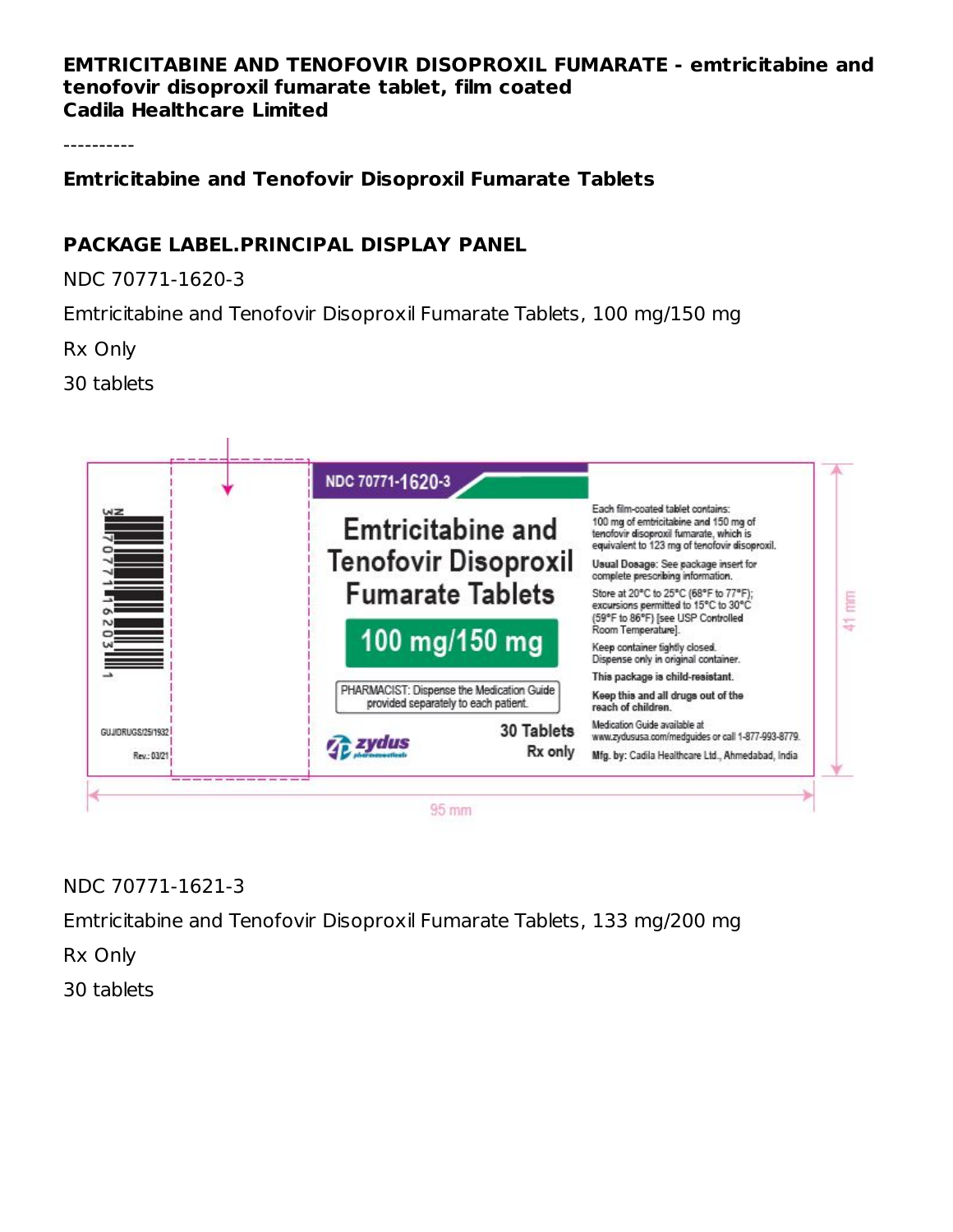

NDC 70771-1622-3

Emtricitabine and Tenofovir Disoproxil Fumarate Tablets, 167 mg/250 mg

Rx Only

30 tablets



## NDC 70771-1709-3

Emtricitabine and Tenofovir Disoproxil Fumarate Tablets, 200 mg/300 mg

Rx Only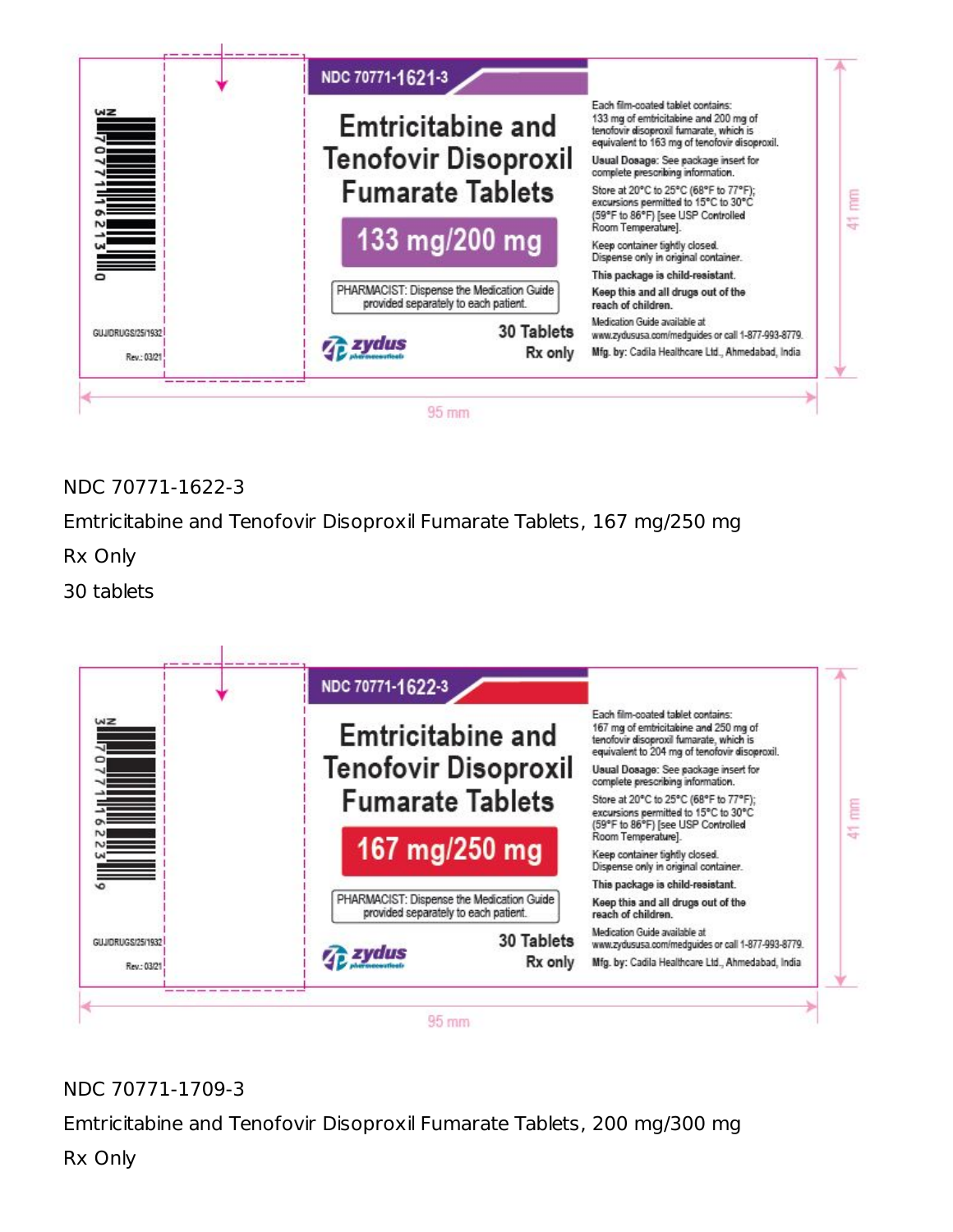

| <b>EMTRICITABINE AND TENOFOVIR DISOPROXIL FUMARATE</b><br>emtricitabine and tenofovir disoproxil fumarate tablet, film coated                  |                                |  |                           |        |                 |
|------------------------------------------------------------------------------------------------------------------------------------------------|--------------------------------|--|---------------------------|--------|-----------------|
|                                                                                                                                                |                                |  |                           |        |                 |
| <b>Product Information</b>                                                                                                                     |                                |  |                           |        |                 |
| <b>Product Type</b>                                                                                                                            | <b>HUMAN PRESCRIPTION DRUG</b> |  | <b>Item Code (Source)</b> |        | NDC: 70771-1620 |
| <b>Route of Administration</b>                                                                                                                 | ORAL                           |  |                           |        |                 |
|                                                                                                                                                |                                |  |                           |        |                 |
|                                                                                                                                                |                                |  |                           |        |                 |
| <b>Active Ingredient/Active Moiety</b>                                                                                                         |                                |  |                           |        |                 |
| <b>Ingredient Name</b><br><b>Basis of Strength</b>                                                                                             |                                |  |                           |        | <b>Strength</b> |
| <b>EMTRICITABINE</b> (UNII: G70B4ETF4S) (EMTRICITABINE - UNII:G70B4ETF4S)<br><b>EMTRICITABINE</b>                                              |                                |  |                           |        | 100 mg          |
| TENOFOVIR DISOPROXIL FUMARATE (UNII: OTT9J7900I) (TENOFOVIR<br><b>TENOFOVIR DISOPROXIL</b><br>ANHYDROUS - UNII: W4HFE001U5)<br><b>FUMARATE</b> |                                |  |                           | 150 mg |                 |
|                                                                                                                                                |                                |  |                           |        |                 |
| <b>Inactive Ingredients</b>                                                                                                                    |                                |  |                           |        |                 |
|                                                                                                                                                | <b>Ingredient Name</b>         |  |                           |        | <b>Strength</b> |
| <b>CROSCARMELLOSE SODIUM (UNII: M280L1HH48)</b>                                                                                                |                                |  |                           |        |                 |
| <b>GLYCERYL MONOCAPRYLOCAPRATE (UNII: G7515SW10N)</b>                                                                                          |                                |  |                           |        |                 |
| <b>HYPROMELLOSE 2910 (5 MPA.S) (UNII: R75537T0T4)</b>                                                                                          |                                |  |                           |        |                 |
| KAOLIN (UNII: 24H4NWX5CO)                                                                                                                      |                                |  |                           |        |                 |
| <b>LACTOSE MONOHYDRATE (UNII: EWQ57Q8I5X)</b>                                                                                                  |                                |  |                           |        |                 |
| MICROCRYSTALLINE CELLULOSE (UNII: OP1R32D61U)                                                                                                  |                                |  |                           |        |                 |
| <b>STARCH, CORN (UNII: O8232NY3SJ)</b>                                                                                                         |                                |  |                           |        |                 |
| SODIUM LAURYL SULFATE (UNII: 368GB5141J)                                                                                                       |                                |  |                           |        |                 |

**SODIUM STEARYL FUMARATE** (UNII: 7CV7WJK4UI)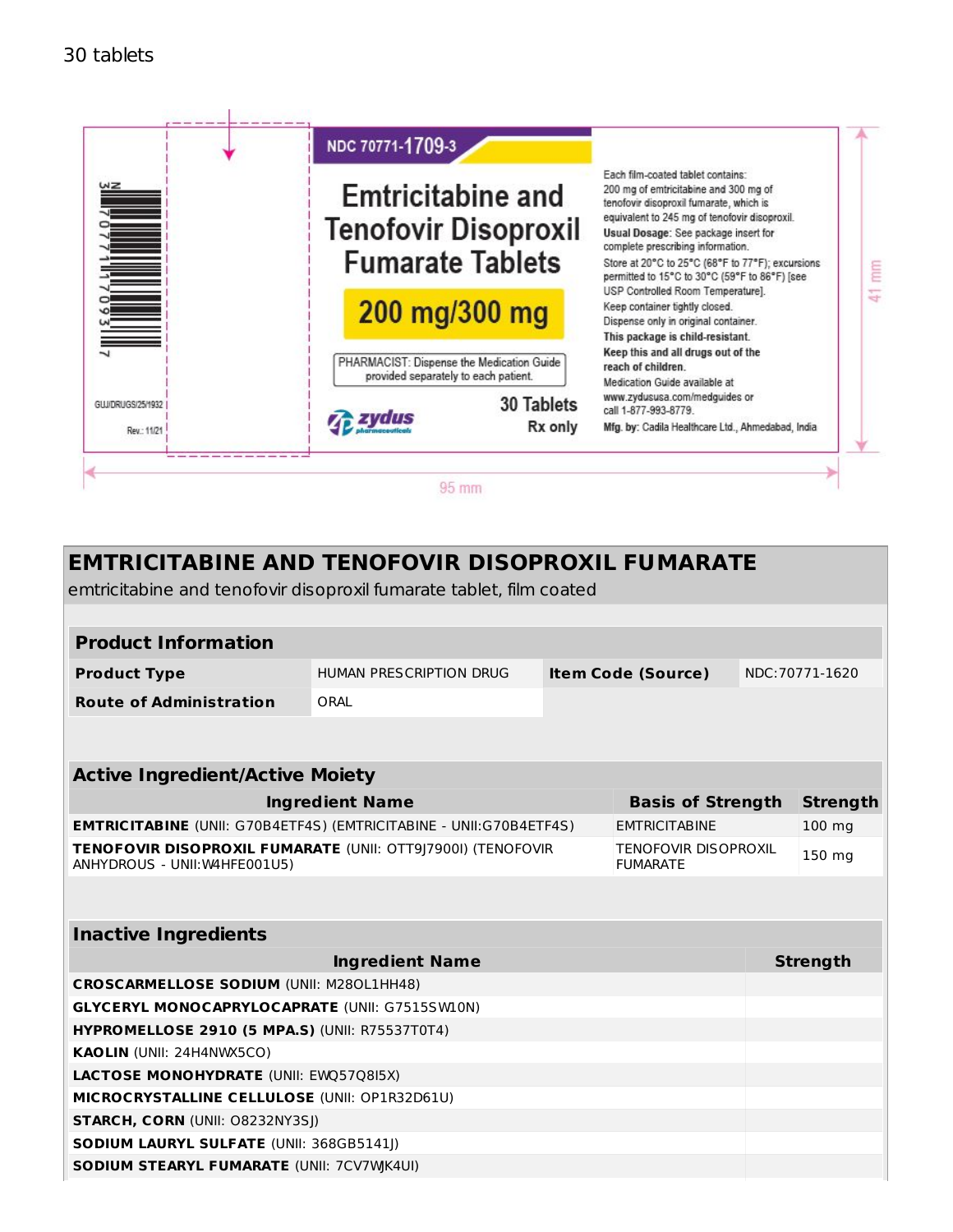|                | TITANIUM DIOXIDE (UNII: 15FIX9V2JP) |                                                            |                                       |                                     |  |  |
|----------------|-------------------------------------|------------------------------------------------------------|---------------------------------------|-------------------------------------|--|--|
|                |                                     | POLYVINYL ALCOHOL, UNSPECIFIED (UNII: 532B59J990)          |                                       |                                     |  |  |
|                |                                     |                                                            |                                       |                                     |  |  |
|                | <b>Product Characteristics</b>      |                                                            |                                       |                                     |  |  |
|                | Color                               | WHITE (WHITE TO OFF-WHITE)                                 | <b>Score</b>                          | no score                            |  |  |
|                | <b>Shape</b>                        | <b>OVAL</b>                                                | <b>Size</b>                           | 14mm                                |  |  |
|                | <b>Flavor</b>                       |                                                            | <b>Imprint Code</b>                   | 1364                                |  |  |
|                | <b>Contains</b>                     |                                                            |                                       |                                     |  |  |
|                |                                     |                                                            |                                       |                                     |  |  |
|                |                                     |                                                            |                                       |                                     |  |  |
|                | <b>Packaging</b>                    |                                                            |                                       |                                     |  |  |
| #              | <b>Item Code</b>                    | <b>Package Description</b>                                 | <b>Marketing Start</b><br><b>Date</b> | <b>Marketing End</b><br><b>Date</b> |  |  |
| $\mathbf{1}$   | NDC: 70771-<br>1620-3               | 30 in 1 BOTTLE; Type 0: Not a Combination<br>Product       | 07/01/2021                            |                                     |  |  |
| $\overline{2}$ | NDC:70771-<br>1620-9                | 90 in 1 BOTTLE; Type 0: Not a Combination<br>Product       | 07/01/2021                            |                                     |  |  |
| 3              | NDC:70771-<br>1620-4                | 10 in 1 CARTON                                             | 07/01/2021                            |                                     |  |  |
| 3              | NDC: 70771-<br>1620-2               | 10 in 1 BLISTER PACK; Type 0: Not a Combination<br>Product |                                       |                                     |  |  |
|                |                                     |                                                            |                                       |                                     |  |  |
|                |                                     |                                                            |                                       |                                     |  |  |
|                |                                     | <b>Marketing Information</b>                               |                                       |                                     |  |  |
|                | <b>Marketing</b><br>Category        | <b>Application Number or Monograph</b><br><b>Citation</b>  | <b>Marketing Start</b><br><b>Date</b> | <b>Marketing End</b><br><b>Date</b> |  |  |
|                | <b>ANDA</b>                         | ANDA212689                                                 | 07/01/2021                            |                                     |  |  |
|                |                                     |                                                            |                                       |                                     |  |  |
|                |                                     |                                                            |                                       |                                     |  |  |
|                |                                     | <b>EMTRICITABINE AND TENOFOVIR DISOPROXIL FUMARATE</b>     |                                       |                                     |  |  |

emtricitabine and tenofovir disoproxil fumarate tablet, film coated

| <b>Product Information</b>                                                                          |                         |  |                                         |          |                 |  |
|-----------------------------------------------------------------------------------------------------|-------------------------|--|-----------------------------------------|----------|-----------------|--|
| <b>Product Type</b>                                                                                 | HUMAN PRESCRIPTION DRUG |  | <b>Item Code (Source)</b>               |          | NDC: 70771-1621 |  |
| <b>Route of Administration</b>                                                                      | ORAL                    |  |                                         |          |                 |  |
|                                                                                                     |                         |  |                                         |          |                 |  |
|                                                                                                     |                         |  |                                         |          |                 |  |
| <b>Active Ingredient/Active Moiety</b>                                                              |                         |  |                                         |          |                 |  |
| <b>Ingredient Name</b><br><b>Basis of Strength</b>                                                  |                         |  |                                         |          | <b>Strength</b> |  |
| <b>EMTRICITABINE</b> (UNII: G70B4ETF4S) (EMTRICITABINE - UNII:G70B4ETF4S)                           |                         |  | <b>EMTRICITABINE</b>                    |          | 133 mg          |  |
| <b>TENOFOVIR DISOPROXIL FUMARATE (UNII: OTT9 7900I) (TENOFOVIR</b><br>ANHYDROUS - UNII: W4HFE001U5) |                         |  | TENOFOVIR DISOPROXIL<br><b>FUMARATE</b> |          | $200$ mg        |  |
|                                                                                                     |                         |  |                                         |          |                 |  |
|                                                                                                     |                         |  |                                         |          |                 |  |
| <b>Inactive Ingredients</b>                                                                         |                         |  |                                         |          |                 |  |
| <b>Ingredient Name</b>                                                                              |                         |  |                                         | Strength |                 |  |
| <b>CROSCARMELLOSE SODIUM (UNII: M280L1HH48)</b>                                                     |                         |  |                                         |          |                 |  |
| <b>GLYCERYL MONOCAPRYLOCAPRATE (UNII: G7515SW10N)</b>                                               |                         |  |                                         |          |                 |  |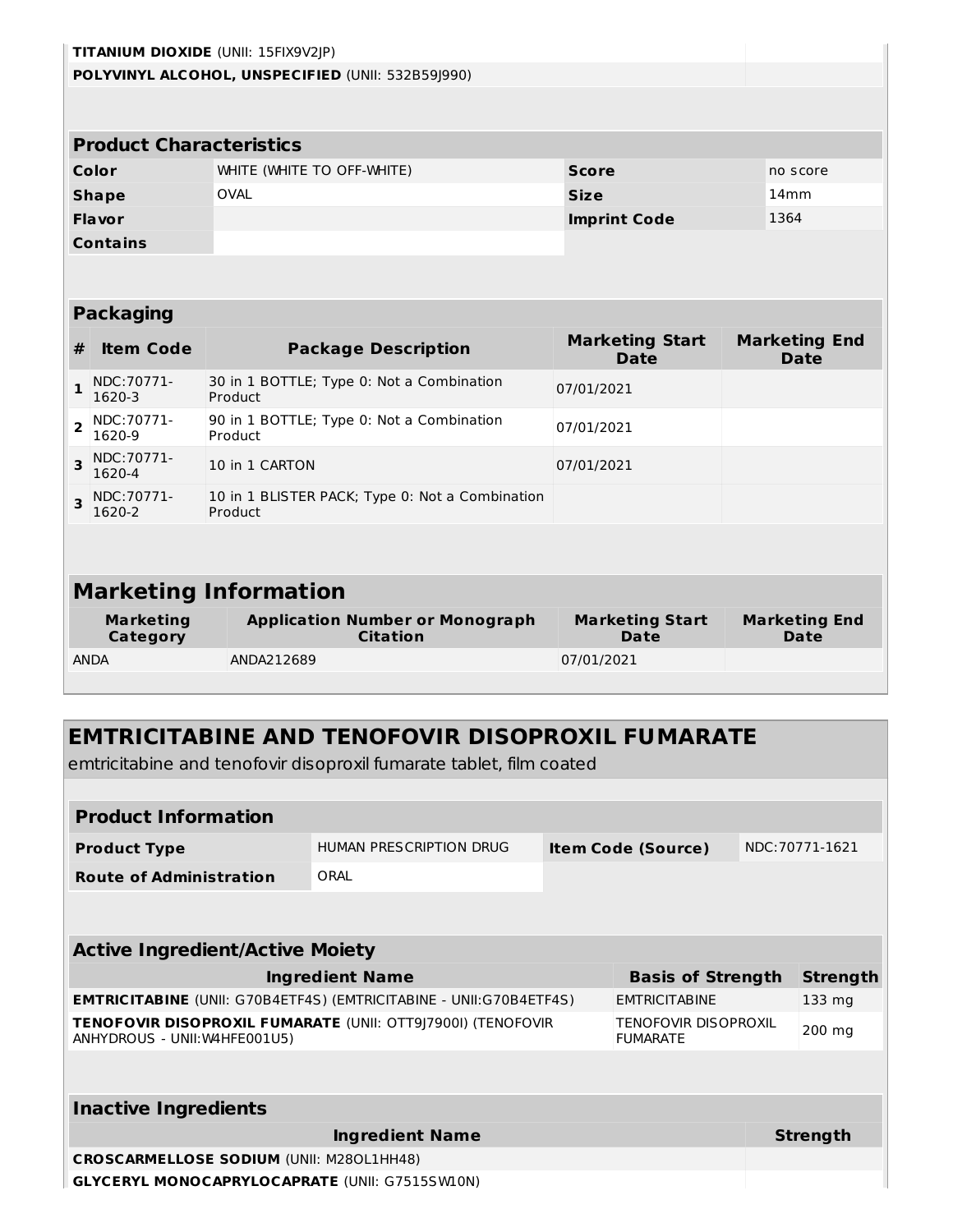| <b>HYPROMELLOSE 2910 (5 MPA.S) (UNII: R75537T0T4)</b> |  |
|-------------------------------------------------------|--|
| <b>KAOLIN</b> (UNII: 24H4NWX5CO)                      |  |
| <b>LACTOSE MONOHYDRATE (UNII: EWQ57Q8I5X)</b>         |  |
| <b>MICROCRYSTALLINE CELLULOSE (UNII: OP1R32D61U)</b>  |  |
| <b>STARCH, CORN (UNII: 08232NY3SI)</b>                |  |
| <b>SODIUM LAURYL SULFATE (UNII: 368GB5141))</b>       |  |
| <b>SODIUM STEARYL FUMARATE (UNII: 7CV7WK4UI)</b>      |  |
| <b>TITANIUM DIOXIDE</b> (UNII: 15FIX9V2JP)            |  |
| POLYVINYL ALCOHOL, UNSPECIFIED (UNII: 532B59J990)     |  |
|                                                       |  |

#### **Product Characteristics**

| Color           | WHITE (WHITE TO OFF-WHITE) | <b>Score</b>        | no score |
|-----------------|----------------------------|---------------------|----------|
| <b>Shape</b>    | RECTANGLE                  | <b>Size</b>         | 16mm     |
| <b>Flavor</b>   |                            | <b>Imprint Code</b> | 1365     |
| <b>Contains</b> |                            |                     |          |

#### **Packaging**

| # | <b>Item Code</b>             | <b>Package Description</b>                                 | <b>Marketing Start</b><br>Date | <b>Marketing End</b><br><b>Date</b> |  |
|---|------------------------------|------------------------------------------------------------|--------------------------------|-------------------------------------|--|
|   | NDC: 70771-<br>1621-3        | 30 in 1 BOTTLE; Type 0: Not a Combination<br>Product       | 07/01/2021                     |                                     |  |
|   | NDC: 70771-<br>1621-4        | 10 in 1 CARTON                                             | 07/01/2021                     |                                     |  |
|   | NDC:70771-<br>1621-2         | 10 in 1 BLISTER PACK; Type 0: Not a Combination<br>Product |                                |                                     |  |
| 3 | NDC:70771-<br>1621-9         | 90 in 1 BOTTLE; Type 0: Not a Combination<br>Product       | 07/01/2021                     |                                     |  |
|   |                              |                                                            |                                |                                     |  |
|   | <b>Marketing Information</b> |                                                            |                                |                                     |  |

| Marketing   | <b>Application Number or Monograph</b> | <b>Marketing Start</b> | <b>Marketing End</b> |
|-------------|----------------------------------------|------------------------|----------------------|
| Category    | Citation                               | Date                   | Date                 |
| <b>ANDA</b> | ANDA212689                             | 07/01/2021             |                      |

## **EMTRICITABINE AND TENOFOVIR DISOPROXIL FUMARATE**

emtricitabine and tenofovir disoproxil fumarate tablet, film coated

| <b>Product Information</b>                                                |                         |                           |                 |
|---------------------------------------------------------------------------|-------------------------|---------------------------|-----------------|
| <b>Product Type</b>                                                       | HUMAN PRESCRIPTION DRUG | <b>Item Code (Source)</b> | NDC: 70771-1622 |
| <b>Route of Administration</b>                                            | ORAL                    |                           |                 |
|                                                                           |                         |                           |                 |
| <b>Active Ingredient/Active Moiety</b>                                    |                         |                           |                 |
|                                                                           | <b>Ingredient Name</b>  | <b>Basis of Strength</b>  | <b>Strength</b> |
| <b>EMTRICITABINE</b> (UNII: G70B4ETF4S) (EMTRICITABINE - UNII:G70B4ETF4S) |                         | <b>EMTRICITABINE</b>      | 167 mg          |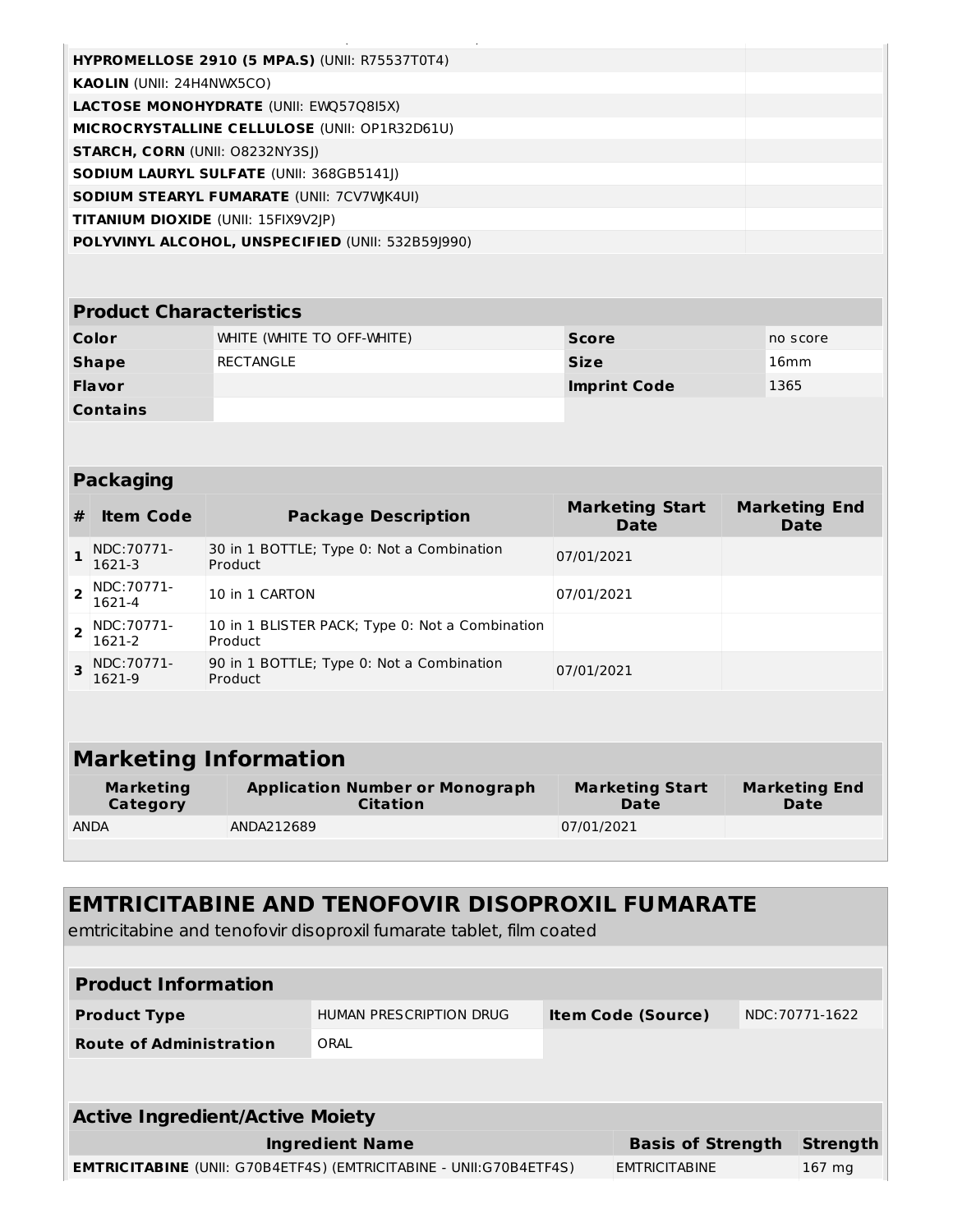| <b>Strength</b><br><b>Ingredient Name</b>     |                                                           |                                                            |                                       |  |                                     |  |  |  |
|-----------------------------------------------|-----------------------------------------------------------|------------------------------------------------------------|---------------------------------------|--|-------------------------------------|--|--|--|
|                                               |                                                           | <b>CROSCARMELLOSE SODIUM (UNII: M280L1HH48)</b>            |                                       |  |                                     |  |  |  |
|                                               |                                                           | <b>GLYCERYL MONOCAPRYLOCAPRATE (UNII: G7515SW10N)</b>      |                                       |  |                                     |  |  |  |
|                                               |                                                           | <b>HYPROMELLOSE 2910 (5 MPA.S) (UNII: R75537T0T4)</b>      |                                       |  |                                     |  |  |  |
|                                               | KAOLIN (UNII: 24H4NWX5CO)                                 |                                                            |                                       |  |                                     |  |  |  |
| LACTOSE MONOHYDRATE (UNII: EWQ57Q8I5X)        |                                                           |                                                            |                                       |  |                                     |  |  |  |
| MICROCRYSTALLINE CELLULOSE (UNII: OP1R32D61U) |                                                           |                                                            |                                       |  |                                     |  |  |  |
|                                               |                                                           | <b>STARCH, CORN (UNII: O8232NY3SJ)</b>                     |                                       |  |                                     |  |  |  |
|                                               |                                                           | SODIUM LAURYL SULFATE (UNII: 368GB5141J)                   |                                       |  |                                     |  |  |  |
|                                               |                                                           | <b>SODIUM STEARYL FUMARATE (UNII: 7CV7WK4UI)</b>           |                                       |  |                                     |  |  |  |
|                                               |                                                           | <b>TITANIUM DIOXIDE (UNII: 15FIX9V2JP)</b>                 |                                       |  |                                     |  |  |  |
|                                               |                                                           | POLYVINYL ALCOHOL, UNSPECIFIED (UNII: 532B59J990)          |                                       |  |                                     |  |  |  |
|                                               |                                                           |                                                            |                                       |  |                                     |  |  |  |
|                                               |                                                           |                                                            |                                       |  |                                     |  |  |  |
|                                               | <b>Product Characteristics</b>                            |                                                            |                                       |  |                                     |  |  |  |
|                                               | Color                                                     | WHITE (WHITE TO OFF-WHITE)                                 | <b>Score</b>                          |  | no score                            |  |  |  |
|                                               | CAPSULE (modified capsule)<br><b>Size</b><br><b>Shape</b> |                                                            | 18 <sub>mm</sub>                      |  |                                     |  |  |  |
|                                               | <b>Flavor</b>                                             |                                                            | 1366<br><b>Imprint Code</b>           |  |                                     |  |  |  |
|                                               |                                                           |                                                            |                                       |  |                                     |  |  |  |
|                                               | <b>Contains</b>                                           |                                                            |                                       |  |                                     |  |  |  |
|                                               |                                                           |                                                            |                                       |  |                                     |  |  |  |
|                                               |                                                           |                                                            |                                       |  |                                     |  |  |  |
|                                               | <b>Packaging</b>                                          |                                                            |                                       |  |                                     |  |  |  |
|                                               | <b>Item Code</b>                                          | <b>Package Description</b>                                 | <b>Marketing Start</b><br><b>Date</b> |  | <b>Marketing End</b><br><b>Date</b> |  |  |  |
| $\mathbf{1}$                                  | NDC:70771-<br>1622-3                                      | 30 in 1 BOTTLE; Type 0: Not a Combination<br>Product       | 07/01/2021                            |  |                                     |  |  |  |
| 2                                             | NDC: 70771-<br>1622-9                                     | 90 in 1 BOTTLE; Type 0: Not a Combination<br>Product       | 07/01/2021                            |  |                                     |  |  |  |
| 3                                             | NDC: 70771-<br>1622-4                                     | 10 in 1 CARTON                                             | 07/01/2021                            |  |                                     |  |  |  |
|                                               | NDC: 70771-<br>1622-2                                     | 10 in 1 BLISTER PACK; Type 0: Not a Combination<br>Product |                                       |  |                                     |  |  |  |
| 3                                             |                                                           |                                                            |                                       |  |                                     |  |  |  |
|                                               |                                                           | <b>Marketing Information</b>                               |                                       |  |                                     |  |  |  |
| #                                             | <b>Marketing</b><br>Category                              | <b>Application Number or Monograph</b><br><b>Citation</b>  | <b>Marketing Start</b><br><b>Date</b> |  | <b>Marketing End</b><br>Date        |  |  |  |

### **EMTRICITABINE AND TENOFOVIR DISOPROXIL FUMARATE**

emtricitabine and tenofovir disoproxil fumarate tablet, film coated

### **Product Information**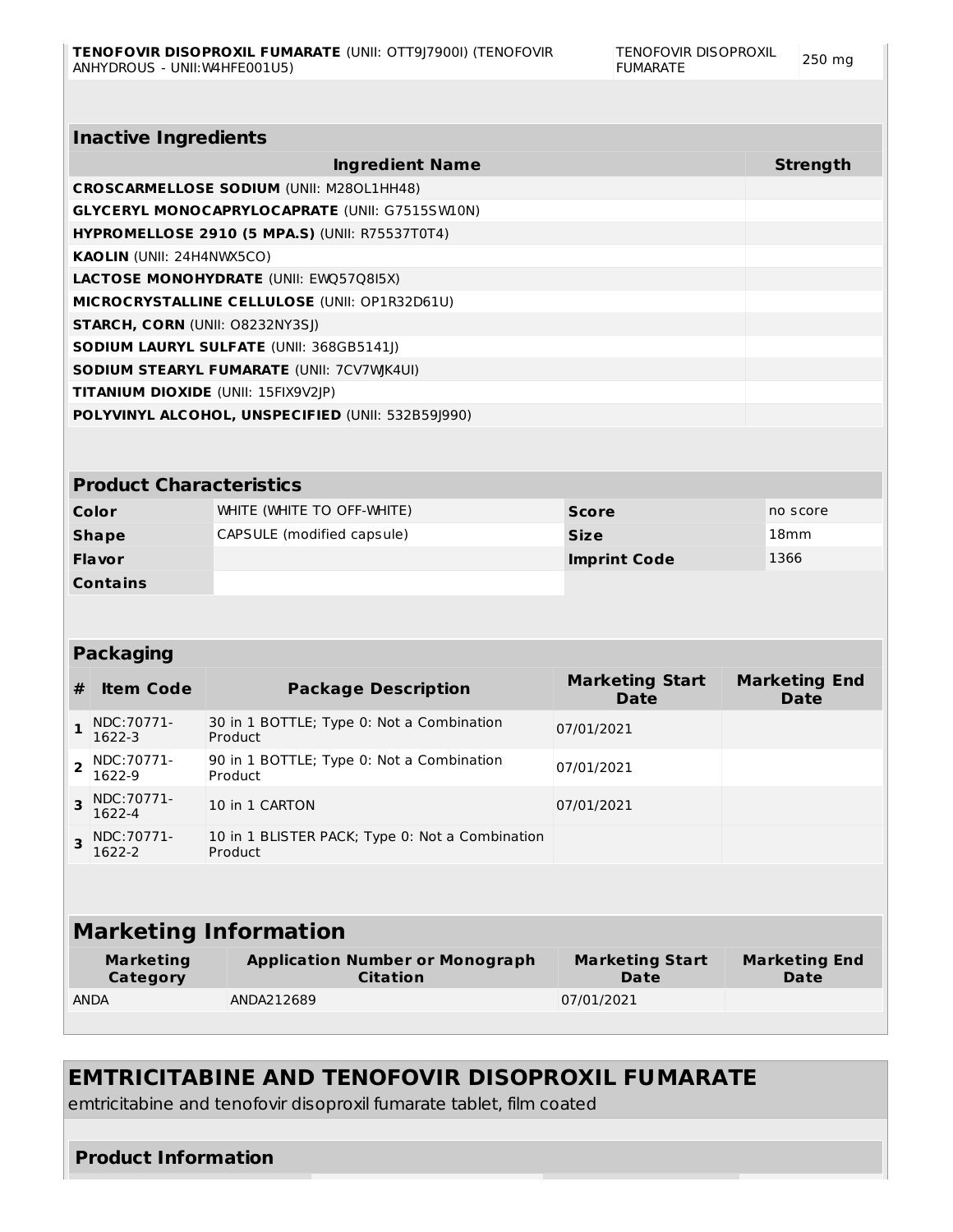| <b>Product Type</b>                                                                     |                   | HUMAN PRESCRIPTION DRUG                                                   | NDC: 70771-1709<br><b>Item Code (Source)</b> |                                                |                  |                                     |
|-----------------------------------------------------------------------------------------|-------------------|---------------------------------------------------------------------------|----------------------------------------------|------------------------------------------------|------------------|-------------------------------------|
| <b>Route of Administration</b>                                                          |                   | ORAL                                                                      |                                              |                                                |                  |                                     |
|                                                                                         |                   |                                                                           |                                              |                                                |                  |                                     |
|                                                                                         |                   |                                                                           |                                              |                                                |                  |                                     |
| <b>Active Ingredient/Active Moiety</b>                                                  |                   |                                                                           |                                              |                                                |                  |                                     |
|                                                                                         |                   | <b>Ingredient Name</b>                                                    |                                              | <b>Basis of Strength</b>                       |                  | <b>Strength</b>                     |
|                                                                                         |                   | <b>EMTRICITABINE</b> (UNII: G70B4ETF4S) (EMTRICITABINE - UNII:G70B4ETF4S) |                                              | <b>EMTRICITABINE</b>                           |                  | 200 mg                              |
| ANHYDROUS - UNII: W4HFE001U5)                                                           |                   | TENOFOVIR DISOPROXIL FUMARATE (UNII: OTT9J7900I) (TENOFOVIR               |                                              | <b>TENOFOVIR DISOPROXIL</b><br><b>FUMARATE</b> |                  | 300 mg                              |
|                                                                                         |                   |                                                                           |                                              |                                                |                  |                                     |
|                                                                                         |                   |                                                                           |                                              |                                                |                  |                                     |
| <b>Inactive Ingredients</b>                                                             |                   |                                                                           |                                              |                                                |                  |                                     |
|                                                                                         |                   | <b>Ingredient Name</b>                                                    |                                              |                                                |                  | <b>Strength</b>                     |
| <b>CROSCARMELLOSE SODIUM (UNII: M280L1HH48)</b>                                         |                   |                                                                           |                                              |                                                |                  |                                     |
|                                                                                         |                   | <b>GLYCERYL MONOCAPRYLOCAPRATE (UNII: G7515SW10N)</b>                     |                                              |                                                |                  |                                     |
|                                                                                         |                   | <b>HYPROMELLOSE 2910 (5 MPA.S) (UNII: R75537T0T4)</b>                     |                                              |                                                |                  |                                     |
| <b>KAOLIN (UNII: 24H4NWX5CO)</b>                                                        |                   |                                                                           |                                              |                                                |                  |                                     |
| LACTOSE MONOHYDRATE (UNII: EWQ57Q8I5X)                                                  |                   |                                                                           |                                              |                                                |                  |                                     |
|                                                                                         |                   | MICROCRYSTALLINE CELLULOSE (UNII: OP1R32D61U)                             |                                              |                                                |                  |                                     |
| <b>STARCH, CORN (UNII: 08232NY3SJ)</b>                                                  |                   |                                                                           |                                              |                                                |                  |                                     |
| <b>SODIUM LAURYL SULFATE (UNII: 368GB5141J)</b>                                         |                   |                                                                           |                                              |                                                |                  |                                     |
| <b>SODIUM STEARYL FUMARATE (UNII: 7CV7WK4UI)</b><br>TITANIUM DIOXIDE (UNII: 15FIX9V2JP) |                   |                                                                           |                                              |                                                |                  |                                     |
|                                                                                         |                   | POLYVINYL ALCOHOL, UNSPECIFIED (UNII: 532B59J990)                         |                                              |                                                |                  |                                     |
|                                                                                         |                   |                                                                           |                                              |                                                |                  |                                     |
|                                                                                         |                   |                                                                           |                                              |                                                |                  |                                     |
| <b>Product Characteristics</b>                                                          |                   |                                                                           |                                              |                                                |                  |                                     |
| Color                                                                                   | WHITE (off-white) |                                                                           | <b>Score</b>                                 |                                                | no score         |                                     |
| <b>Shape</b>                                                                            | <b>CAPSULE</b>    |                                                                           | <b>Size</b>                                  |                                                | 19 <sub>mm</sub> |                                     |
| <b>Flavor</b>                                                                           |                   |                                                                           | <b>Imprint Code</b>                          |                                                | 1367             |                                     |
| <b>Contains</b>                                                                         |                   |                                                                           |                                              |                                                |                  |                                     |
|                                                                                         |                   |                                                                           |                                              |                                                |                  |                                     |
|                                                                                         |                   |                                                                           |                                              |                                                |                  |                                     |
| <b>Packaging</b>                                                                        |                   |                                                                           |                                              |                                                |                  |                                     |
| <b>Item Code</b><br>#                                                                   |                   | <b>Package Description</b>                                                |                                              | <b>Marketing Start</b><br><b>Date</b>          |                  | <b>Marketing End</b><br><b>Date</b> |
| NDC: 70771-<br>1<br>1709-3                                                              | Product           | 30 in 1 BOTTLE; Type 0: Not a Combination                                 |                                              | 03/24/2021                                     |                  |                                     |
| NDC: 70771-<br>2<br>1709-9                                                              | Product           | 90 in 1 BOTTLE; Type 0: Not a Combination                                 |                                              | 03/24/2021                                     |                  |                                     |
| NDC: 70771-<br>3<br>1709-4                                                              | 10 in 1 CARTON    | 03/24/2021                                                                |                                              |                                                |                  |                                     |
| NDC: 70771-<br>3<br>1709-2                                                              | Product           | 10 in 1 BLISTER PACK; Type 0: Not a Combination                           |                                              |                                                |                  |                                     |
|                                                                                         |                   |                                                                           |                                              |                                                |                  |                                     |
| <b>Marketing Information</b>                                                            |                   |                                                                           |                                              |                                                |                  |                                     |
| <b>Marketing</b>                                                                        |                   | <b>Application Number or Monograph</b>                                    |                                              | <b>Marketing Start</b>                         |                  | <b>Marketing End</b>                |
|                                                                                         |                   |                                                                           |                                              |                                                |                  |                                     |
| Category                                                                                |                   | <b>Citation</b>                                                           |                                              | <b>Date</b>                                    |                  | <b>Date</b>                         |